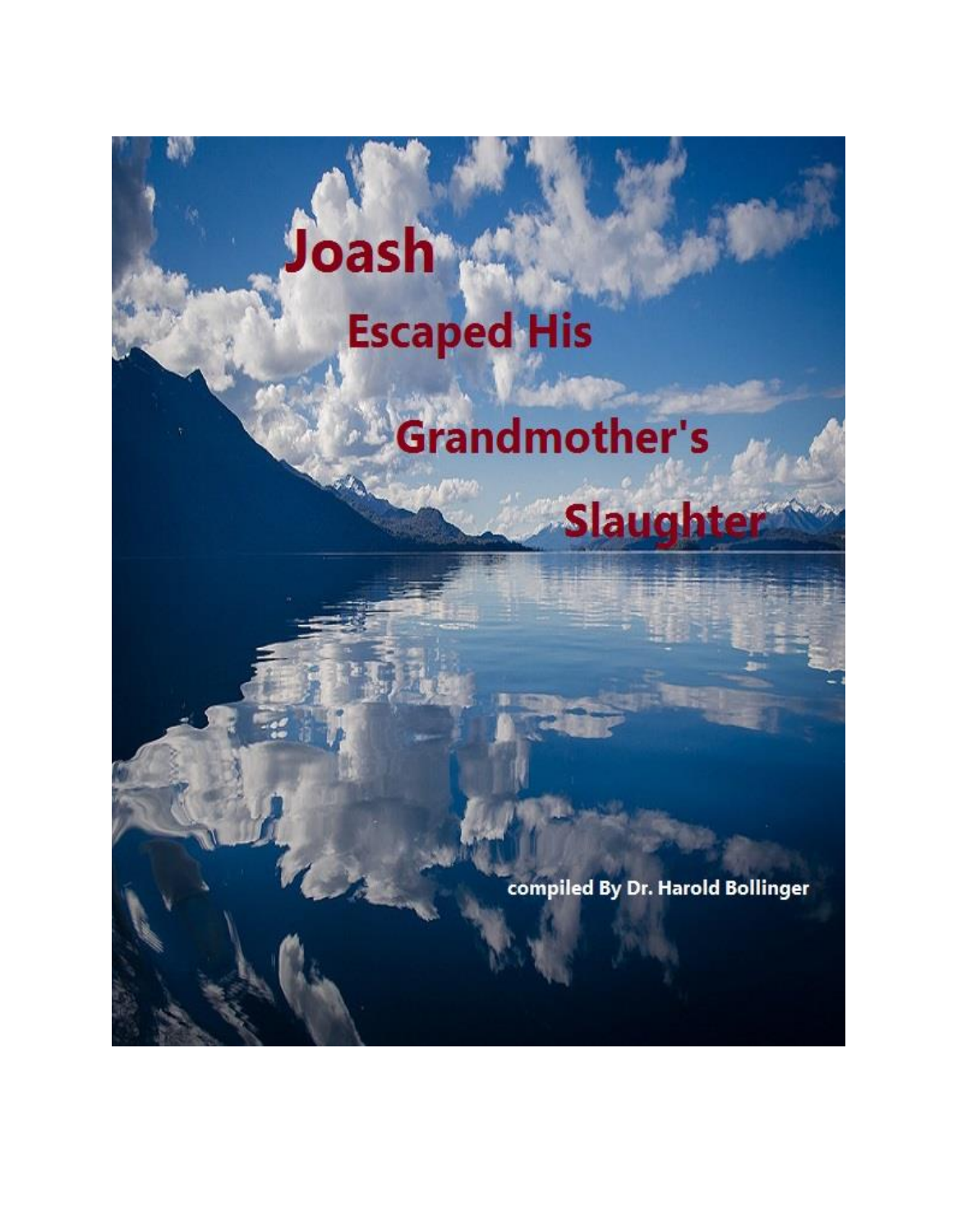### **Overview**

# **JOASH ESCAPED HIS GRANDMOTHER'S SLAUGHTER**

Joash's story is told in 2 Kings 11:1-14:23 and 2 Chron. 22:11-25:25.

All parents want their children to make the right decisions. But to do this, children must first learn to make *their own* decisions. Making bad ones helps them learn to make good ones.

If parents make all the decisions for their children, they leave their children without the skills for wise decision making when they are on their own. This problem seriously affected Joash. He had great advice, but he never grew up. He became so dependent on what he was told that his effectiveness was limited to the quality of his advisers.

When Joash was one year old, his grandmother Athaliah decided to slaughter all her descendants in a desperate bid for power.

Joash was the only survivor, rescued and hidden by his aunt and uncle, Jehosheba and Jehoiada. Jehoiada's work as a priest made it possible to keep Joash hidden in the temple for six years. At that point, Jehoiada arranged for the overthrow of Athaliah and the crowning of Joash. For many years following,

Jehoiada made most of the kingdom's decisions for Joash. When the old priest died, he was buried in the royal cemetery as a tribute to his role.

But after Jehoiada's death, Joash didn't know what to do. He listened to counsel that carried him into evil. Within a short time he even ordered the death of Jehoiada's son Zechariah. After a few months, Joash's army had been soundly defeated by the Arameans.

Jerusalem was saved only because Joash stripped the temple of its treasures as a bribe. Finally, the king's own officials assassinated him.

In contrast to Jehoiada, Joash was not buried among the kings; he is not even listed in Jesus' genealogy in the New Testament.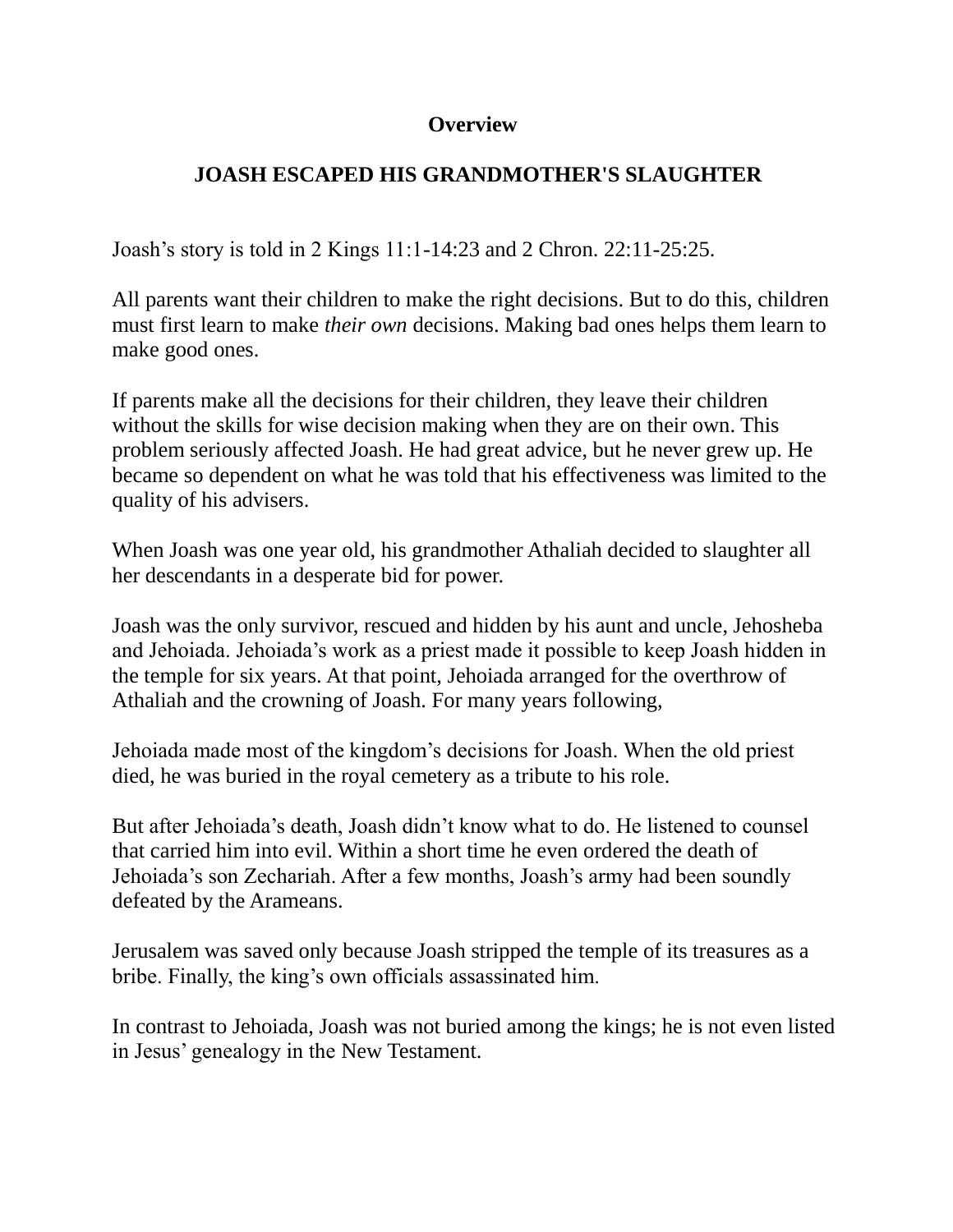## **Joash was also called JEHOASH**

## **Joash was the son of Ahaziah and king of Judah**

## **Saved from his grandmother by Jehosheba, his aunt, and hidden for six years**

2 Kings 11:1-3

When Athaliah, the mother of King Ahaziah of Judah, learned that her son was dead, she set out to destroy the rest of the royal family.

But Ahaziah's sister Jehosheba, the daughter of King Jehoram, took Ahaziah's infant son, Joash, and stole him away from among the rest of the king's children, who were about to be killed. Jehosheba put Joash and his nurse in a bedroom to hide him from Athaliah, so the child was not murdered.

Joash and his nurse remained hidden in the Temple of the Lord for six years while Athaliah ruled over the land.

This story is continued from 2 Kings 9:27, where Ahaziah, Athaliah's son, had been killed by Jehu. Athaliah's attempt to kill all of Ahaziah's sons was futile because God had promised that the Messiah would be born through David's descendants (2 Samuel 7).

Jehosheba was the wife of Jehoiada, the high priest, so the temple was a practical and natural place to hide baby Joash. Athaliah, who loved idolatry, would have had no interest in the temple.

# **Anointed king by the priest, Jehoiada**

# **Kings 11:12-21**

Then Jehoiada brought out Joash, the king's son, and placed the crown on his head. He presented Joash with a copy of God's covenant and proclaimed him king. They anointed him, and all the people clapped their hands and shouted, "Long live the king!"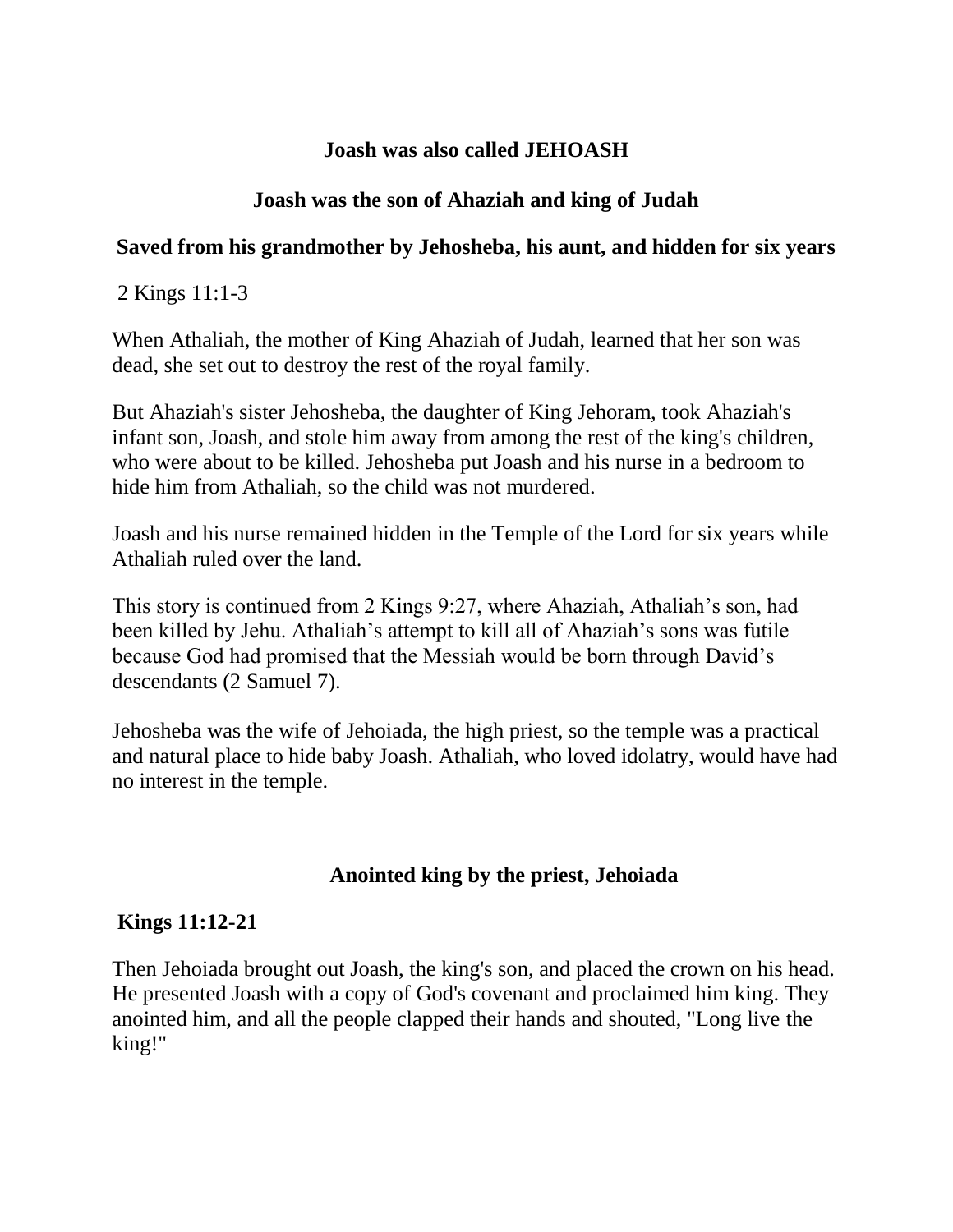When Athaliah heard all the noise made by the guards and the people, she hurried to the Lord's Temple to see what was happening.

And she saw the newly crowned king standing in his place of authority by the pillar, as was the custom at times of coronation.

The officers and trumpeters were surrounding him, and people from all over the land were rejoicing and blowing trumpets. When Athaliah saw all this, she tore her clothes in despair and shouted, "Treason! Treason!"

Then Jehoiada the priest ordered the commanders who were in charge of the troops, "Take her out of the Temple, and kill anyone who tries to rescue her. Do not kill her here in the Temple of the Lord." So they seized her and led her out to the gate where horses enter the palace grounds, and she was killed there.

Then Jehoiada made a covenant between the Lord and the king and the people that they would be the Lord's people. He also made a covenant between the king and the people.

And all the people of the land went over to the temple of Baal and tore it down. They demolished the altars and smashed the idols to pieces, and they killed Mattan the priest of Baal in front of the altars.

Jehoiada the priest stationed guards at the Temple of the Lord. Then the commanders, the Carite mercenaries, the guards, and all the people of the land escorted the king from the Temple of the Lord.

They went through the gate of the guards and into the palace, and the king took his seat on the royal throne. So all the people of the land rejoiced, and the city was peaceful because Athaliah had been killed at the king's palace.

Joash was seven years old when he became king.

## **Scripture Review**

This covenant was in fact a recommitment to a very old covenant—the one set up in the book of Deuteronomy for the righteous rule of the nation.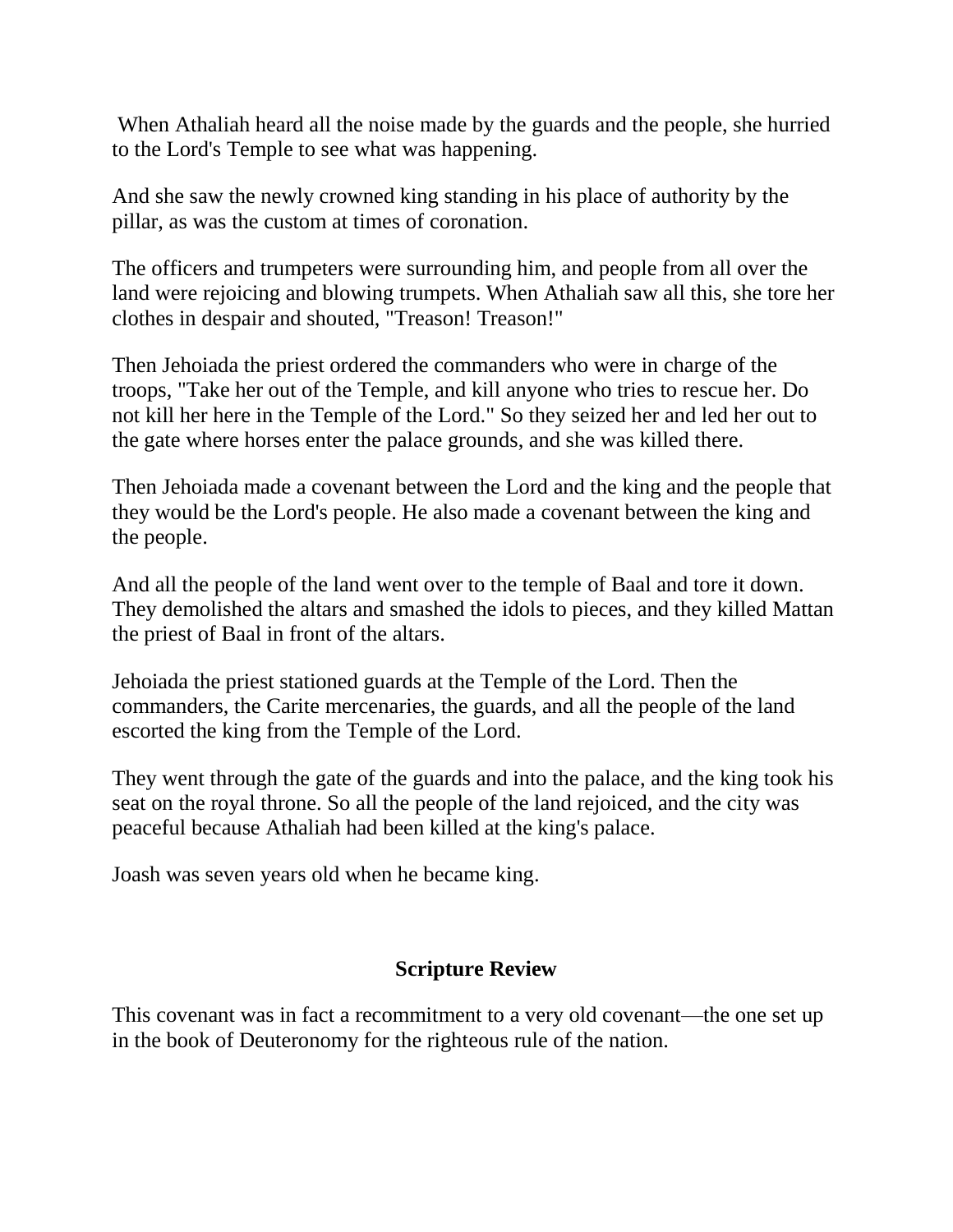It was meant to function as a constitution for the people. This covenant, however, had been virtually ignored for over 100 years. Unfortunately, with Jehoiada's death, the reforms were discontinued.

Joash became king at only seven years of age, who really ran the country? Although the answer is not spelled out in the Bible, Judah was probably run during the first seven years of Joash's reign by the king's mother, the high priest Jehoiada, and other advisers.

## **2 [Chronicles](http://www.crossbooks.com/verse.asp?ref=2Ch+23) 23**

To look upon ourselves and each other as the Lord's people, should make us earnest in the discharge of our duty both to God and man. Thus was this happy revolution brought about, and the people rejoiced. When the Son of David is enthroned in the soul, all is quiet, and joyful.

## **Righteousness and under influence of Jehoiada**

## **2 Kings 12:2**

All his life Joash did what was pleasing in the Lord's sight because Jehoiada the priest instructed him.

Joash didn't go far enough in removing sin from the nation, but he did much that was good and right.

When we aren't sure if we've gone far enough in correcting our actions, we can ask:

- (1) Does the Bible expressly prohibit this action?
- (2) Does this action take me away from loving, worshiping, or serving God?
- (3) Does it make me its slave?
- (4) Is it bringing out the best in me, consistent with God's purpose?
- (5) Does it benefit other believers?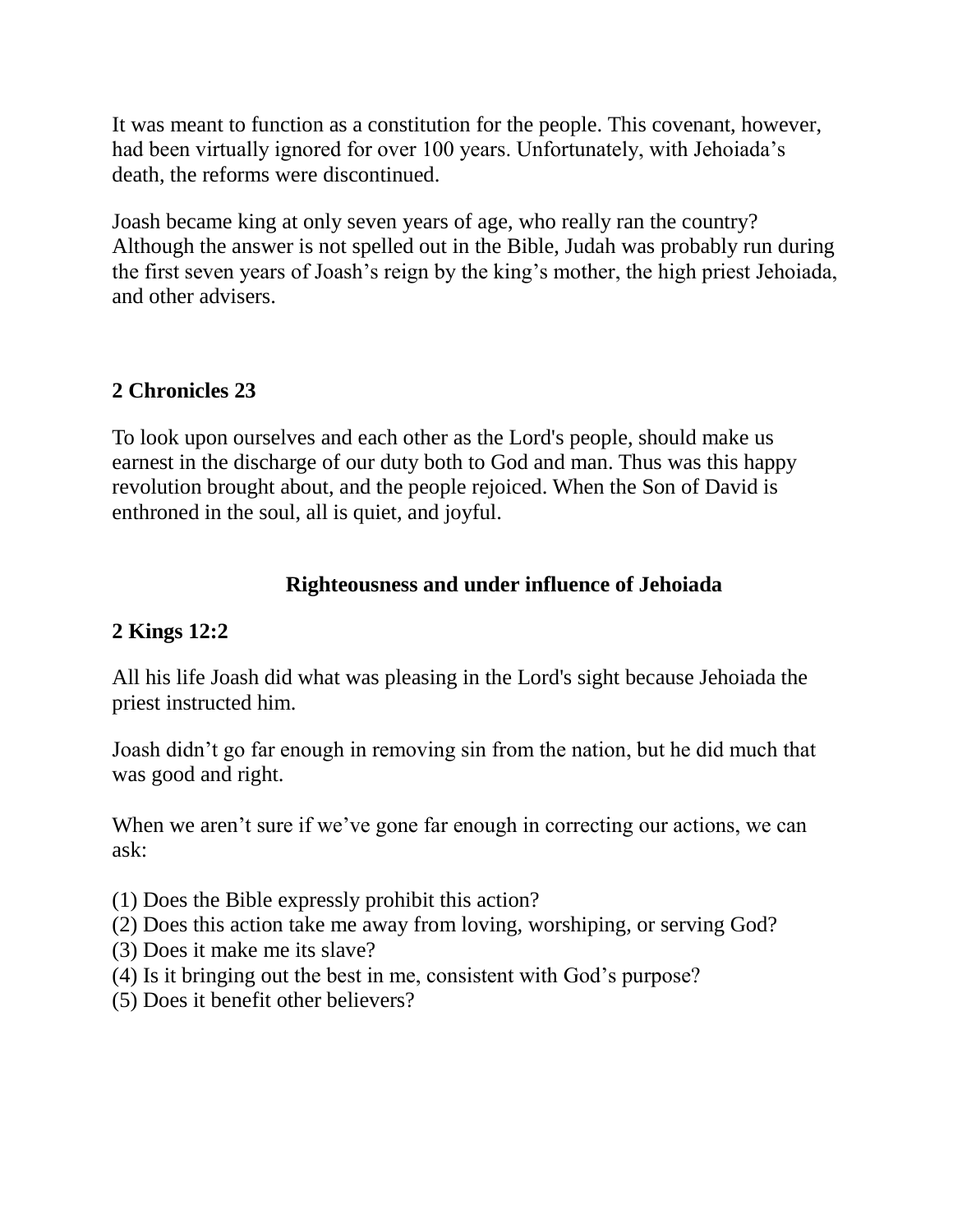## **Repaired the temple**

## **2 Chron. 24:4-14**

Some time later, Joash decided to repair and restore the Temple of the Lord.

He summoned the priests and Levites and gave them these instructions: "Go at once to all the towns of Judah and collect the required annual offerings, so that we can repair the Temple of your God. Do not delay!" But the Levites did not act right away.

So the king called for Jehoiada the high priest and asked him, "Why haven't you demanded that the Levites go out and collect the Temple taxes from the towns of Judah and from Jerusalem?

Moses, the servant of the Lord, levied this tax on the community of Israel in order to maintain the Tabernacle of the Covenant."

Over the years, the followers of wicked Athaliah had broken into the Temple of God, and they had used all the dedicated things from the Temple of the Lord to worship the images of Baal.

So now Joash gave instructions for a chest to be made and set outside the gate leading to the Temple of the Lord.

Then a proclamation was sent throughout Judah and Jerusalem, telling the people to bring to the Lord the tax that Moses, the servant of God, had required of the Israelites in the wilderness.

This pleased all the leaders and the people, and they gladly brought their money and filled the chest with it.

Whenever the chest became full, the Levites carried it to the king's officials. Then the court secretary and an officer of the high priest counted the money and took the chest back to the Temple again. This went on day after day, and a large amount of money was collected.

The king and Jehoiada gave the money to the construction supervisors, who hired masons and carpenters to restore the Temple of the Lord. They also hired metalworkers, who made articles of iron and bronze for the Lord's Temple.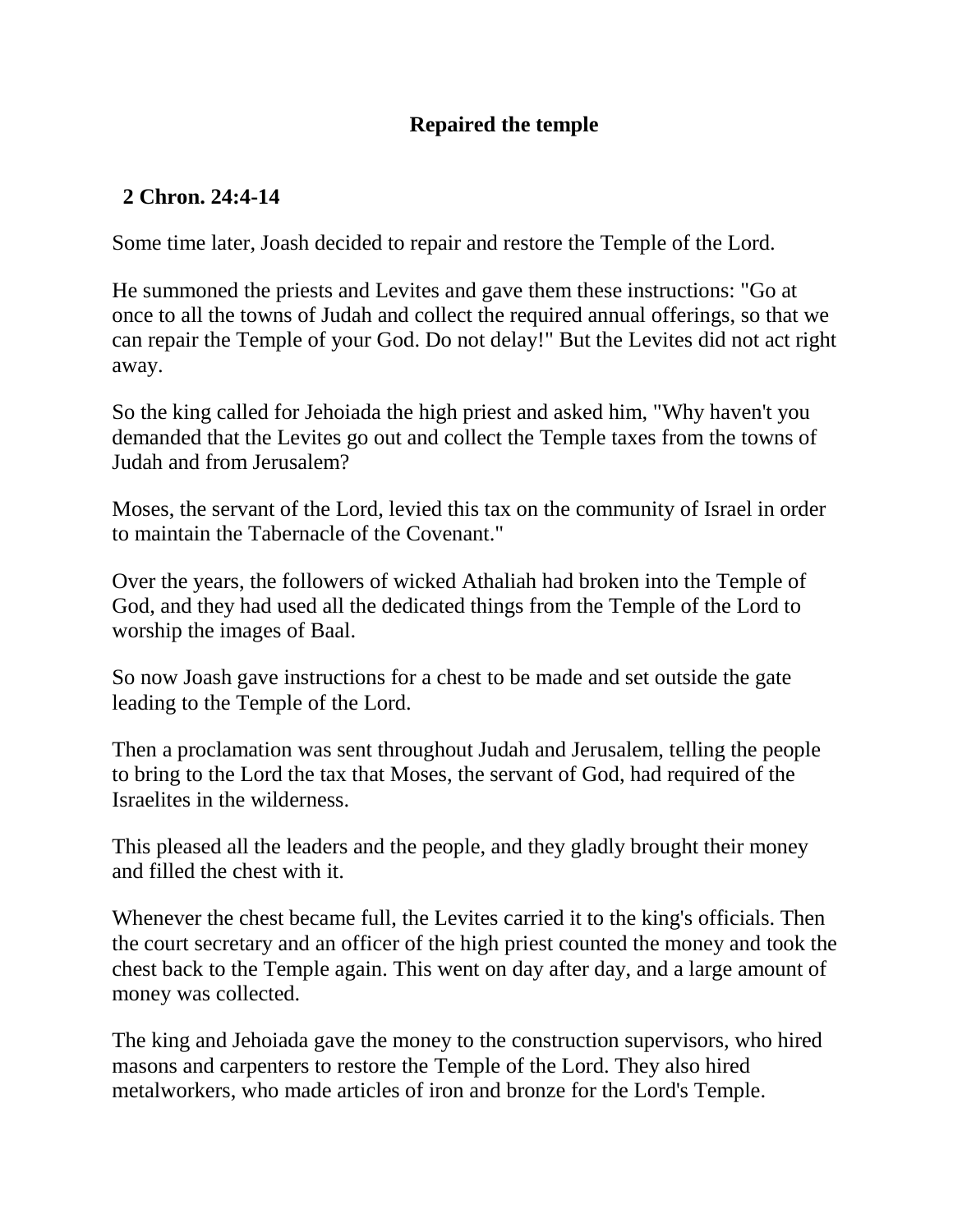So the men in charge of the renovation worked hard, and they made steady progress. They restored the Temple of God according to its original design and strengthened it.

When all the repairs were finished, they brought the remaining money to the king and Jehoiada. It was used to make utensils for the Temple of the Lord—utensils for worship services and for burnt offerings, including ladles and other vessels made of gold and silver.

And the burnt offerings were sacrificed continually in the Temple of the Lord during the lifetime of Jehoiada the priest.

The Levites took their time carrying out the king's order, even though he told them not to delay. A tax for keeping the temple in order was not just the king's wish, but God's command (Exodus 30:11-16). The Levites, therefore, were not only disregarding the king, but disregarding God. When it comes to following God's commands, a slow response may be little better than disobedience. Obey God willingly and immediately

Evidently the Levites weren't convinced that the people would want to contribute to the rebuilding of the temple (2 Chron. 24:5), but the people were glad to give of what they had for this project. Don't underestimate people's desire to be faithful to God. When challenged to do God's work, they will often respond willingly and generously.

# **Wickedness of Judah after Jehoiada's death**

# **2 Chron. 24:17-22**

But after Jehoiada's death, the leaders of Judah came and bowed before King Joash and persuaded the king to listen to their advice. They decided to abandon the Temple of the Lord, the God of their ancestors, and they worshiped Asherah poles and idols instead!

Then the anger of God burned against Judah and Jerusalem because of their sin. The Lord sent prophets to bring them back to him, but the people would not listen.

Then the Spirit of God came upon Zechariah son of Jehoiada the priest. He stood before the people and said, "This is what God says: Why do you disobey the Lord's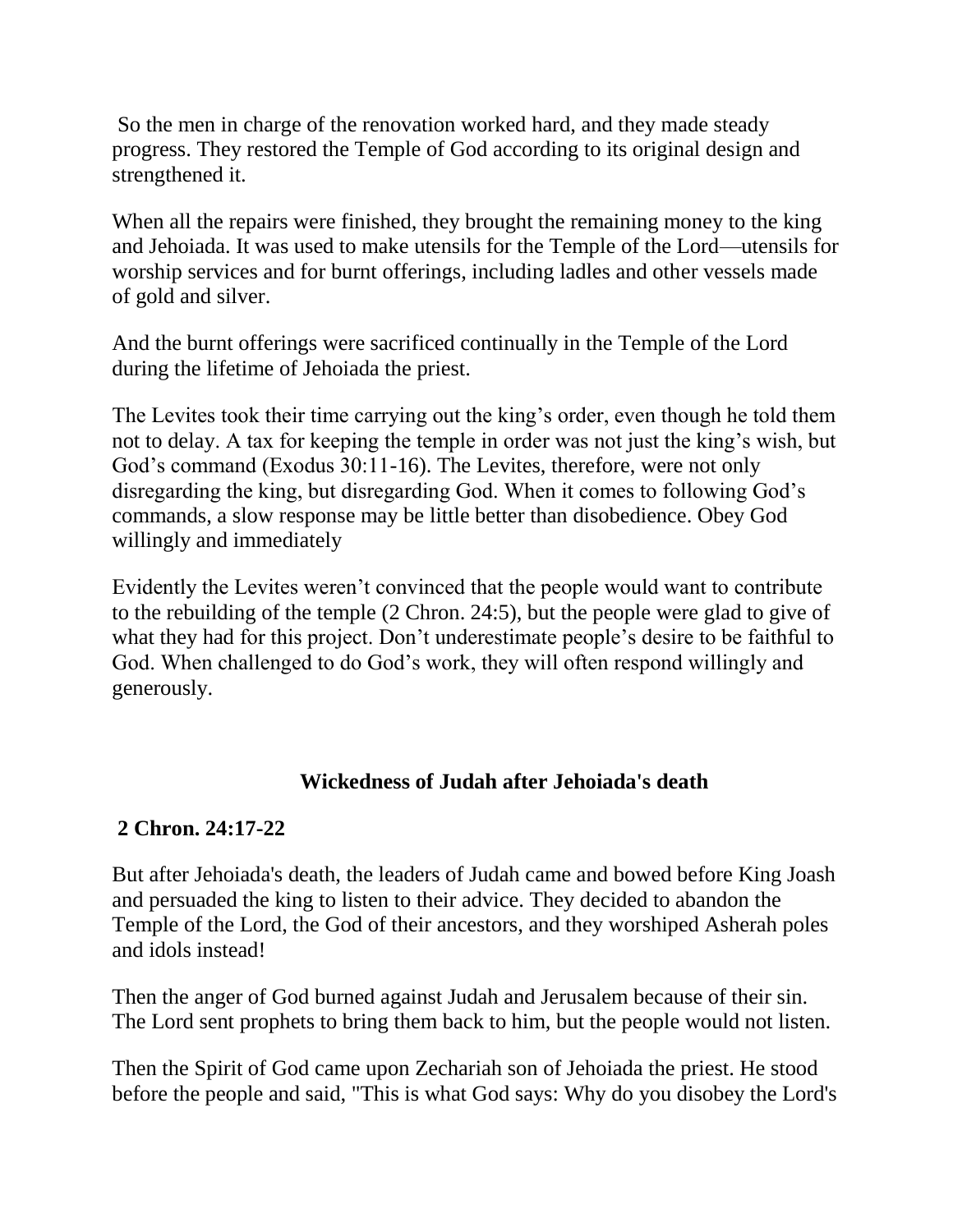commands so that you cannot prosper? You have abandoned the Lord, and now he has abandoned you!"

Then the leaders plotted to kill Zechariah, and by order of King Joash himself, they stoned him to death in the courtyard of the Lord's Temple.

That was how King Joash repaid Jehoiada for his love and loyalty—by killing his son. Zechariah's last words as he died were, "May the Lord see what they are doing and hold them accountable!"

If everything went so well in Judah when the people worshiped God, why did they turn away from him? Prosperity can be both a blessing and a curse. While it can be a sign of God's blessing to those who follow him, it carries with it the potential for moral and spiritual decline. Prosperous people are tempted to become selfsufficient and proud—to take God for granted. In our prosperity, we must not forget that God is the source of our blessings. See Deut. 6:10-12; Deut. 8:11-14.

When King Joash and the nation of Judah abandoned God, God sent Zechariah to call them to repentance. Before dispensing judgment and punishment, God gave them another chance. In the same way, God does not abandon us or lash out in revenge when we sin. Instead, he aggressively pursues us through his Word, his Spirit in us, the words of others, and sometimes discipline. He does not intend to destroy us, but to urge us to return to him. When you are moving away from God, remember that he is pursuing you. Stop and listen. Allow him to point out your sin so you can repent and follow him again.

God sent many prophets to Joash and the people to warn them that they were headed for destruction. Joel may have been one of these prophets. Read the book of Joel for more information about the political and spiritual climate of the times.

## **Procured peace from Hazael, king of Syria, by gift of dedicated treasures from the temple**

# **2 Kings 12:17-18**

About this time King Hazael of Aram went to war against Gath and captured it. Then he turned to attack Jerusalem. [18] King Joash collected all the sacred objects that Jehoshaphat, Jehoram, and Ahaziah, the previous kings of Judah, had dedicated, along with what he himself had dedicated.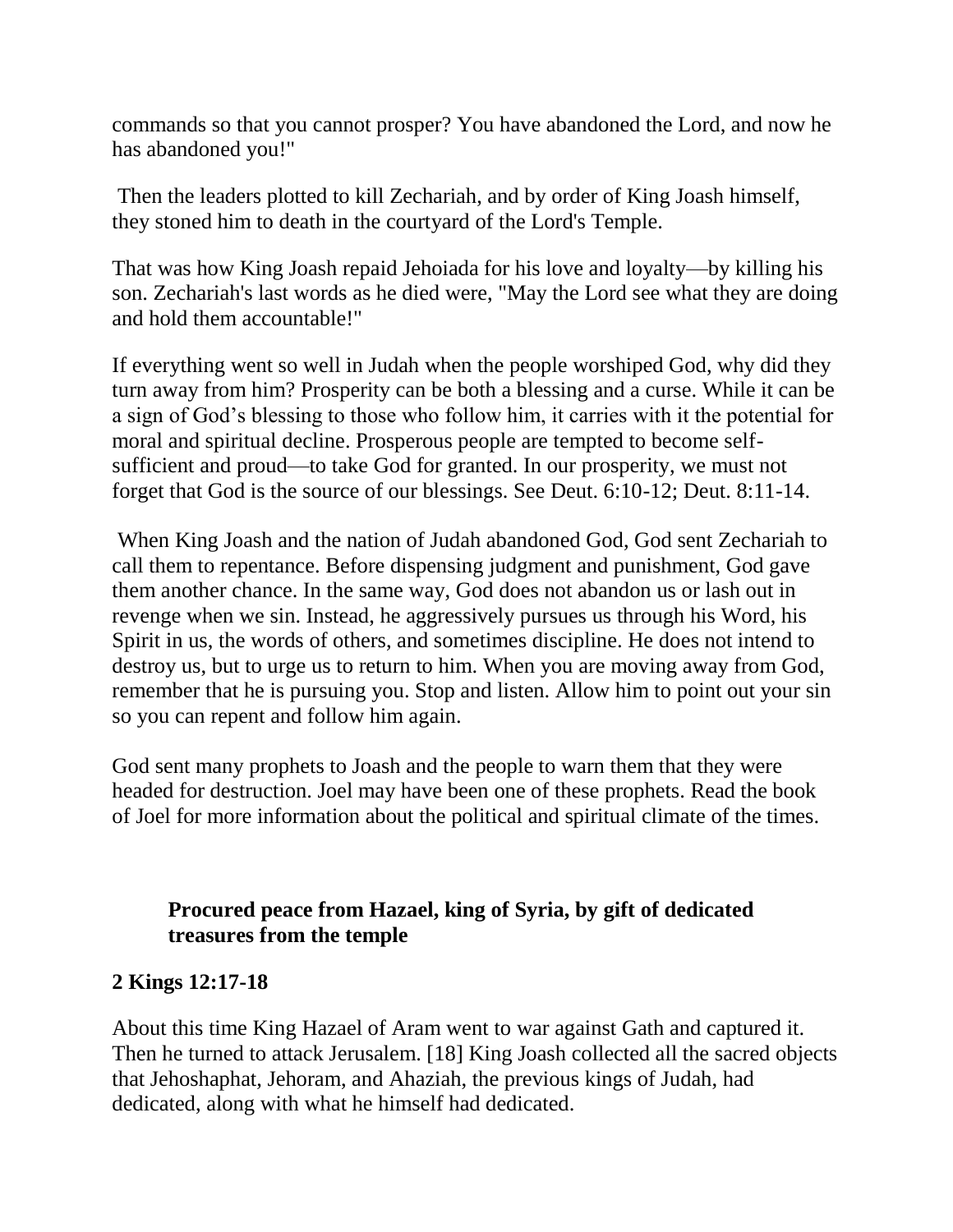He sent them all to Hazael, along with all the gold in the treasuries of the Lord's Temple and the royal palace. So Hazael called off his attack on Jerusalem.

## **Prophecy against**

#### **2 Chronicles 24:19-20**

The Lord sent prophets to bring them back to him, but the people would not listen.

Then the Spirit of God came upon Zechariah son of Jehoiada the priest. He stood before the people and said, "This is what God says: Why do you disobey the Lord's commands so that you cannot prosper? You have abandoned the Lord, and now he has abandoned you!"

## **Put Jehoiada's son to death**

#### **Chron. 24:20-22**

Then the Spirit of God came upon Zechariah son of Jehoiada the priest. He stood before the people and said, "This is what God says: Why do you disobey the Lord's commands so that you cannot prosper? You have abandoned the Lord, and now he has abandoned you!"

Then the leaders plotted to kill Zechariah, and by order of King Joash himself, they stoned him to death in the courtyard of the Lord's Temple.

That was how King Joash repaid Jehoiada for his love and loyalty—by killing his son. Zechariah's last words as he died were, "May the Lord see what they are doing and hold them accountable!"

Zechariah asked God to call the people to account for their sins. He was not seeking revenge, but pleading for justice. When we feel like despairing over the wickedness around us, we can rest assured that in the end God will bring complete justice to the earth.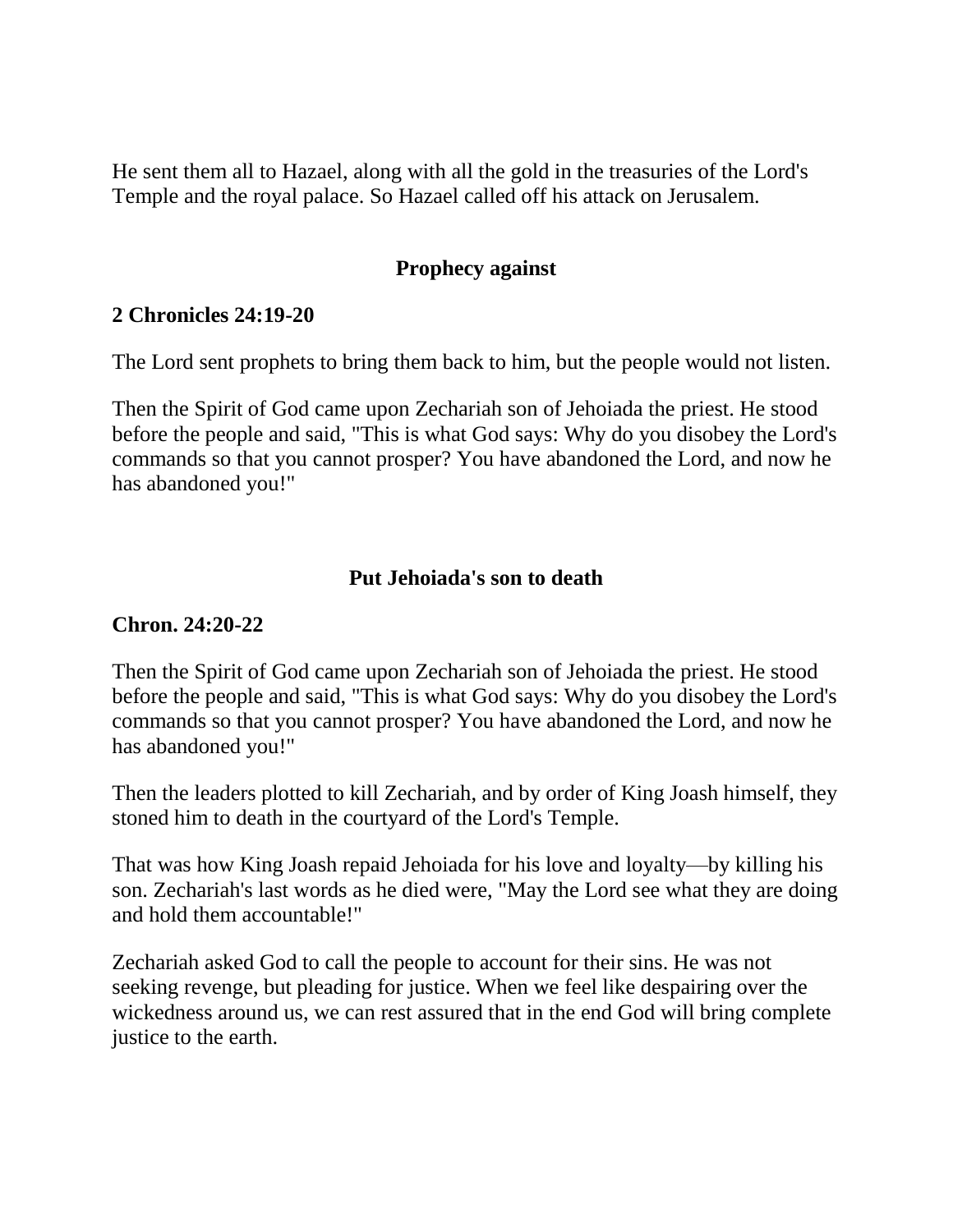#### **Matthew 23:35**

As a result, you will become guilty of murdering all the godly people from righteous Abel to Zechariah son of Barachiah, whom you murdered in the Temple between the altar and the sanctuary.

These prophets, wise men, and teachers were probably leaders in the early church who were persecuted, scourged, and killed, as Jesus predicted. The people of Jesus' generation said they would not act as their fathers did in killing the prophets whom God had sent to them (Matthew 23:30), but they were about to kill the Messiah himself and his faithful followers. Thus they would become guilty of all the righteous blood shed through the centuries.

Jesus was giving a brief history of Old Testament martyrdom. Abel was the first martyr (Genesis 4); Zechariah was the last mentioned in the Hebrew Bible, which ended with 2 Chronicles. Zechariah is a classic example of a man of God who was killed by those who claimed to be God's people

## **Conspired against and slain**

#### **1 Kings 20:21**

However, the other horses and chariots were destroyed, and the Arameans were killed in a great slaughter.

#### **The death of Joash**

#### **1 Chronicles 24:25**

The Arameans withdrew, leaving Joash severely wounded. But his own officials decided to kill him for murdering the son of Jehoiada the priest. They assassinated him as he lay in bed. Then he was buried in the City of David, but not in the royal cemetery.